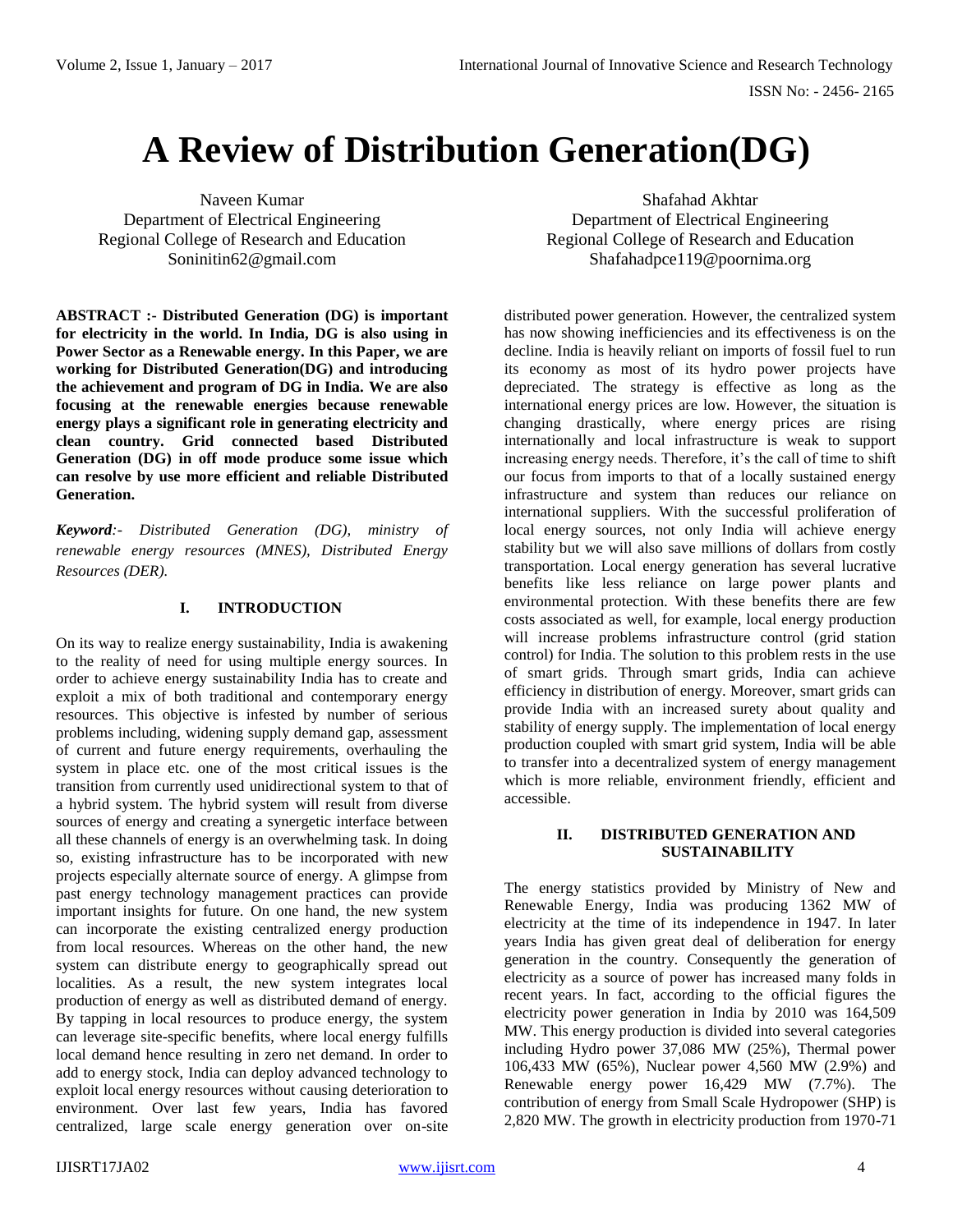to March 2011 is evident by increase in installed capacity from 14,709 MW to 173,626 MWs. This capacity includes CAGR of 6.2% over the same period of time. The highest figures of CAGR are reported for Thermal power plants (7.1%), which are followed by Nuclear power production (6.1%) and Hydro power production (4.4%). By the year 2013, the installed capacity of electricity in the country has further increased to 211.766 GWs, which is world's fifth largest. In addition to this energy, the captive power plants are generating additional 31.5 GWs of electricity. Furthermore, the energy infrastructure also carries 88.55% of installed energy capacity from non-renewable energy and 11.45% of renewable energy capacity. Based on the exponential growth, it is extrapolated by the International Energy Agency that India will add 600 GW to 1,200 GWs of additional power production capacity by the end of 2050. India's appetite for energy is growing exponentially, as a result the resources that are being put to generate energy for this increasing demand of energy is causing worries both in-house and around the world. Although India is successfully increasing its energy growth and resources however, percentage of renewable energy is very little in the overall portfolio. By the end of December 2012, India has achieved an installed energy capacity of approximately 22.4 GW, which is based on renewable energy sources. However, this source of energy represents only 12% of the total installed capacity. As of India's objectives for 2017, increasing installed capacity of electricity by 30 GWs, the country has to increase the share of green energy sources. An increase in installed capacity thorough fossil fuel use will only add to the already complex and deteriorating problems being faced on environmental front. The non-renewable energy generation turbine plants will use fossil fuel and natural gas, both of which are detrimental for the environment. A shift towards renewable energy will utilize solar energy, wind energy, biomass cogeneration, which are more environmental friendly. The Indian government has given consideration to the use of Gas Powered engines for electricity generation because these engines are more environmental friendly and liquid fossil fuel. The policy shift from liquid fuel to gas powered engines and turbines is also going to increase the demand for gas powered turbines; hence local electricity can be generated in geographies where gas is available. The shift towards more environment friendly sources of energy is a strong commitment to the environment and future generations by India.

## *A. Solar Power*

India's geography is highly suitable for generation of electricity through solar power. The region receives blistering sunlight throughout the year. Because of favorable sunlight and environmental conditions solar energy has great potential for India. In fact, there are some large solar projects being proposed in India for which  $35,000$  KM<sup>2</sup> area has been reserved in Thar Dessert, which will generate 700 GWs to 1,200 GWs of environmental friendly electricity. In addition,

the policy statement for JNNSM has been announced by Ministry of New and Renewable Energy. According to this policy, 10 GW of electricity will be generated by utilizing solar power. 4 GW will be managed by centralized system whereas 6 GW will be managed by decentralized system through state governments. As its commitment to exploit solar energy, India announced 19 Billion Dollar project in 2009 to generate 20 GW of solar energy by 2020. The project is coupled with other important changes, for example, government buildings and offices, hotels and hospitals will require using equipment which is supportive of solar energy. In continuation of utilizing solar energy, India has launched National Solar Mission to generate 1,000 MW of electricity by 2013. Additionally, India has increased its electricity generation from 2.5 MW to over 1,000 MW of grid connected photo voltaic. By the year 2007, solar energy produced by India was less than 1% of total demand. Similarly, the Grid Interactive solar power up to December 2010 was only 10MWs. If we go back as far as 2005, the government supported solar energy generation was only 6.5 MW/year.

Things are improving on the solar energy front now with India is being ranked number 1 on the basis of energy generated per watt of installed capacity and an insulation of 1,700 to 1,900 Killowatt Hours. The increase in solar energy supply also resulted in 2010 by 25.1 MW and in 2011 by 468.3 MWs. The Grid Photo Voltaic has increased to 1,040.67 MWs in 2012 which India plans to increase to 10,000 MWs by 2017 and eventually to 20,000 MW by 2022. As Indian rural areas receive good sunshine and sunlight, therefore India is better off by electrifying its rural areas through solar energy. As an additional step to increase contribution of solar energy, the Indian government has installed 34<sup>th</sup> Jawaharlal Nehru National Solar Mission.

## *B. Wind Power*

India is already a leader in wind power generation. As of 31 Dec 2012 the installed capacity of wind power in India was 18420 MW. Wind power accounts for 6% of India's total installed power capacity, and it generates 1.6% of the country's power. Most of the installed wind capacity is gridconnected [1]. The wind resources of India have been mapped (data from 1000 monitoring stations throughout the country). The average cost of generation (at the average load factor of 13.3%) is Rs. 5.14/kWh. This implies that several unviable wind turbines have been installed. This was due to the initial incentives based on capital subsidies and tax benefits due to 100% depreciation. Incentives were not linked to generation. Profit making companies set up wind farms to avail of the tax benefits. In many cases due to improper sitting, the actual generation and capacity factors were low.

There have been policy correlations. This resulted in a slowdown of capacity additions during 1996–1998 followed by a more sustainable wind capacity addition. The initial